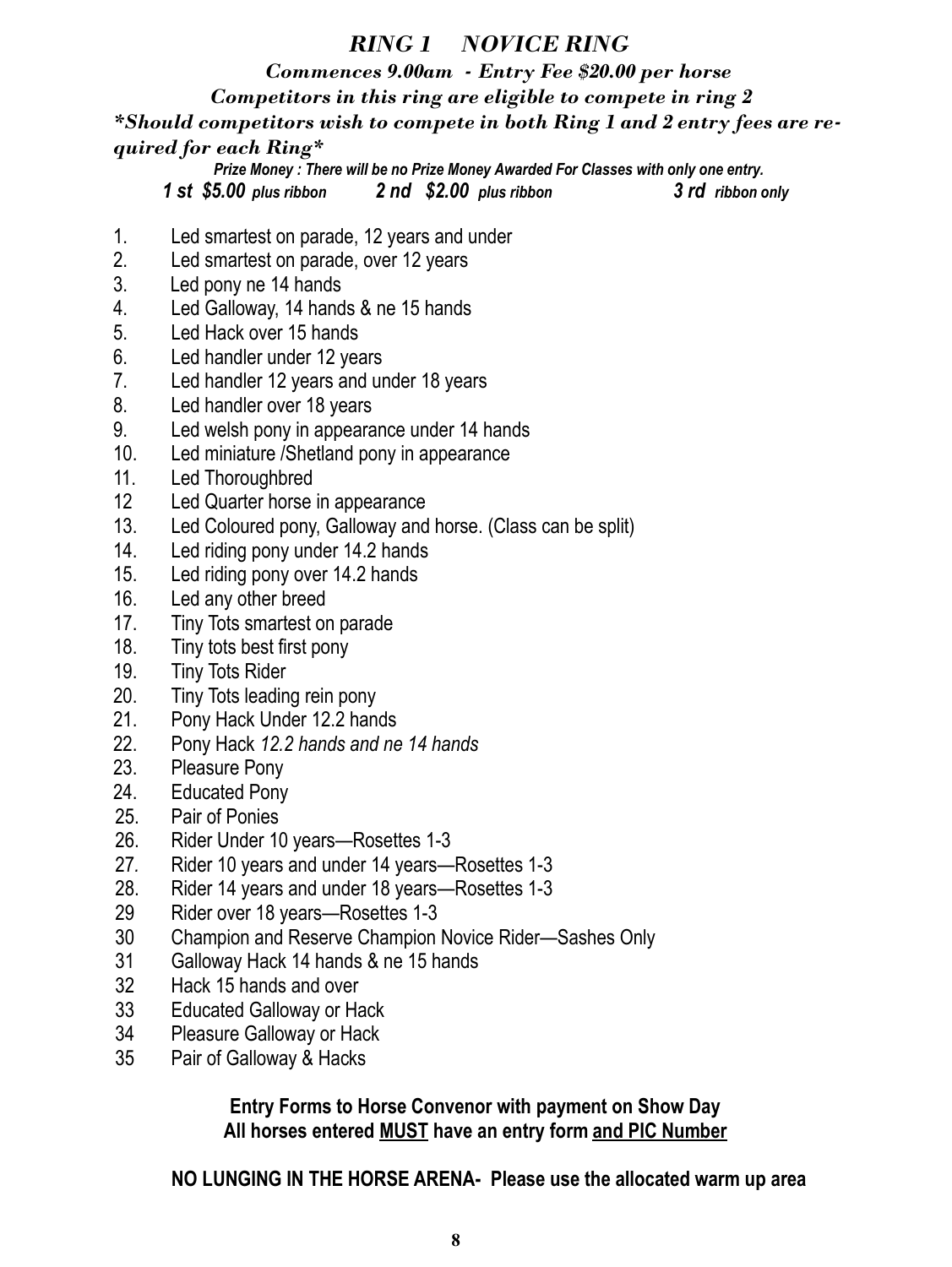### *RING 2 OPEN RING*

# *Commences 10.00am - Entry Fee \$20.00 per horse. Entries close on show day Competitors in this ring are eligible to compete in ring 1 but only in led classes 1-16 Inclusive*

*\*Separate entry fees are required for each Ring\**

*Prize Money : There will be no Prize Money Awarded For Classes with only one entry. 1 st \$10.00 plus ribbon 2 nd \$5.00 plus ribbon 3 rd ribbon only*

- Pony hack ne 12.2 hands
- Pony hack over 12.2 hands and ne 13 hands
- Pony hack over v13 hands and ne 14 hands
- Lightweight pony
- Heavyweight pony
- 45 Open show pony ne 14 hands
- 46 Show Hunter pony ne 12.2 hands
- Show Hunter pony over 12.2 hands ne 14 hands
- 48 Lightweight Show Hunter pony
- 49 Heavyweight Show Hunter pony
- 50 Open Show Hunter pony
- **CHAMPION & RESERVE CHAMPION PONY** *(winners of classes 33-38 inclusive)*
- **CHAMPION & RESERVE CHAMPION SHOW HUNTER PONY** 
	- *(winners of classes 39-43 inclusive) (ribbons donated by D K Quarries)*
- 53 Rider under 12 years— Rosettes 1—3
- Rider 12 years and under 18 years *Rosettes 1—3*
- Galloway hack over 14 hands and ne 14.2 hands
- Galloway hack over 14.2 hands and ne 15 hands
- Lightweight Galloway
- Heavyweight Galloway
- Open Show Galloway
- Show Hunter Galloway 14 hands and ne 14.2 hands
- Show Hunter Galloway 14.2 hands and ne 15 hands
- Lightweight Show Hunter Galloway
- Heavyweight Show Hunter Galloway
- Open Show Hunter Galloway
- **CHAMPION & RESERVE CHAMPION GALLOWAY** (*winners of classes 49-53)*

#### 66 **CHAMPION & RESERVE CHAMPION SHOW HUNTER GALLOWAY**

*(winners of classes 54-58) (ribbons donated by D K Quarries)*

- Rider over 18 years Rosettes 1—3
- Hack 15 hands and ne 15.2 hands
- Hack 15.2 hands and ne 16 hands
- Hack 16 hands and ne 16.2 hands
- Hack over 16.2 hands
- Lightweight hack
- Heavyweight hack
- Open Show hack
- Show Hunter hack 15 hands and ne 16 hands
- Show Hunter hack over 16 hands
- Lightweight Show Hunter hack

### **ALL HORSES ENTERED MUST HAVE AN ENTRY FORM & PIC NUMBER**

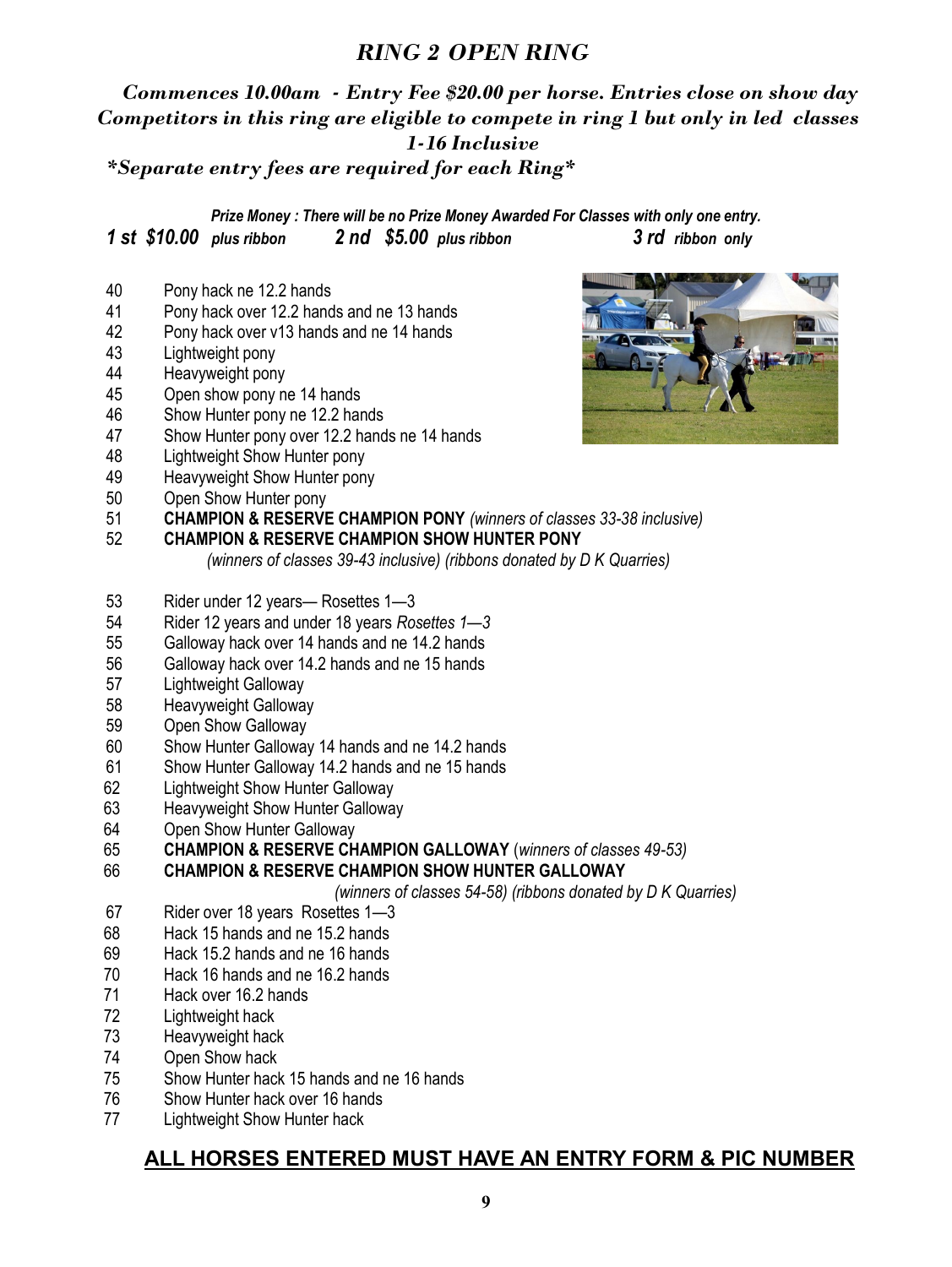- Heavyweight Show Hunter hack
- Open Show Hunter hack
- **CHAMPION & RESERVE CHAMPION HACK**

*(winners of classes 63-69 inclusive) (ribbons donated by D K Quarries)*

- **CHAMPION & RESERVE CHAMPION SHOW HUNTER HACK**
	- *(winners of classes 70-74 inclusive) (ribbons donated by D K Quarries)*
- **SUPREME CHAMPION (champion pony, hack, galloway and all champion show hunter pony, hack and galloway)**

#### **"Peter Hughes Perpetual Cup" and Sash donated by the Hughes Family value \$80.00 plus \$50.00 cash prize**

#### *Past SUPREME CHAMPIONS :*

- **JACKMAN**—Rachel Lawrie
- EQUINE FLU (No horses)
- **BOND** Rachel Lawrie
- **LAWLINGTON LAWRAL PARK**—Rachel Lawrie
- **COVERPOINT** Chris Lawrie (owner Danielle Crosby)
- **WINMALLEE BEAU** Emily Dennis
- **SILVER ELEGANT**—Angela Forster
- **LAWRAL PARK KEEPERS**—Sally Lawrie
- **BOND**—Sally Lawrie
- **KOLBEACH FIESTA** Emily Dennis
- **YINDARLA PARK TWILIGHT**—Angela Forster
- **LILY'S PARADE**—Elise Williams
- **WESSWOOD SUPA CASTE**—Denim Maloney
- **REGAL ROMANCE OF CLASS**—Kiara Taylor
- No show due to Covid-19
- **GOLDEN PARK SUPA NOVA—**Kodah Young Montgomerie









**All horses entered MUST have an entry form and PIC Number NO LUNGING IN THE HORSE ARENA- Please use the allocated warm up area.**